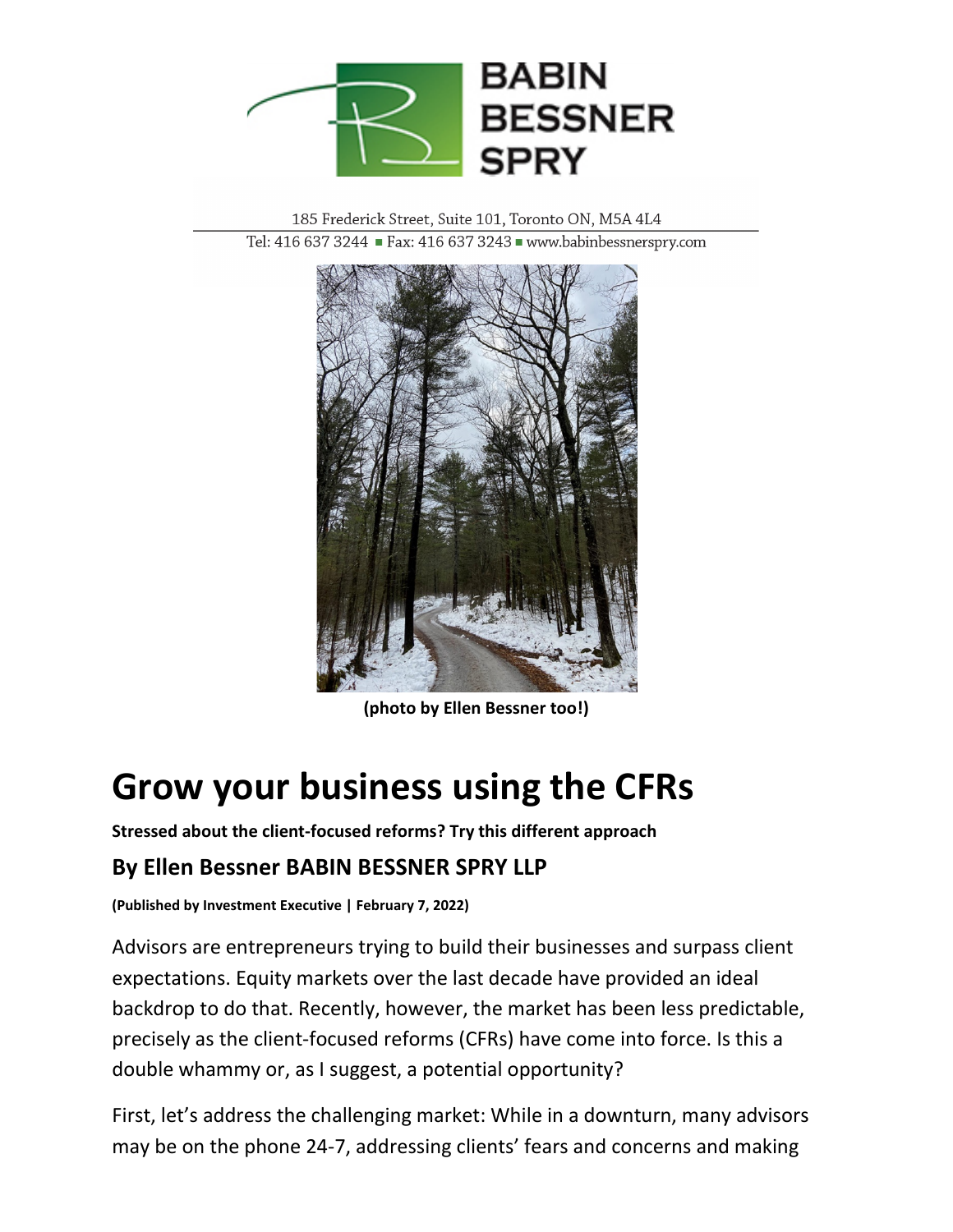appropriate adjustments to their accounts. Calling your clients solidifies the relationship, as clients will know you are there for them in good times and bad.

You may even get referrals as they tell their friends and family how wonderful it was to hear from you. Others who have not heard from their advisors will compare their experiences and contemplate switching to you!

Second, let's address the CFRs. I say they're all about nothing and everything at the same time. For those of you who know your clients and are in the habit of documenting communication with them, there are a few significant changes (some of which I will explore below), so the reforms are all about nothing. However, there are many changes for advisors who have not taken a deep dive into their clients' financial situations and properly documented their conversations. If you have only a superficial knowledge of your clients, treating know-your-client (KYC) as a tick-the-box form, you will have to completely revamp your processes to incorporate note taking. While this may annoy you, it protects both you and your clients. Find the least aggravating process and move forward. Failure to do so will lead to bad audits and risks to your licence.

Regardless of whether you have a small or big adjustment to make, you can start to incorporate the CFR changes when calling clients during turbulent markets and kill two birds with one stone. Here is a list:

### **Client information**

- Make notes of your efforts to collect pertinent information.
- Ensure you have enough client information to ascertain suitability of trades for every client. Don't automatically open accounts for prospects or continue to trade for existing clients who are not forthcoming with pertinent, personal financial information, precluding you from being able to exercise your judgment concerning suitable trades. The regulator would expect you to turn them away.

### **Client risk**

• "Risk capacity" has been added to "risk tolerance" to determine a client's "risk profile." When you next contact each client, the CFRs require you to

2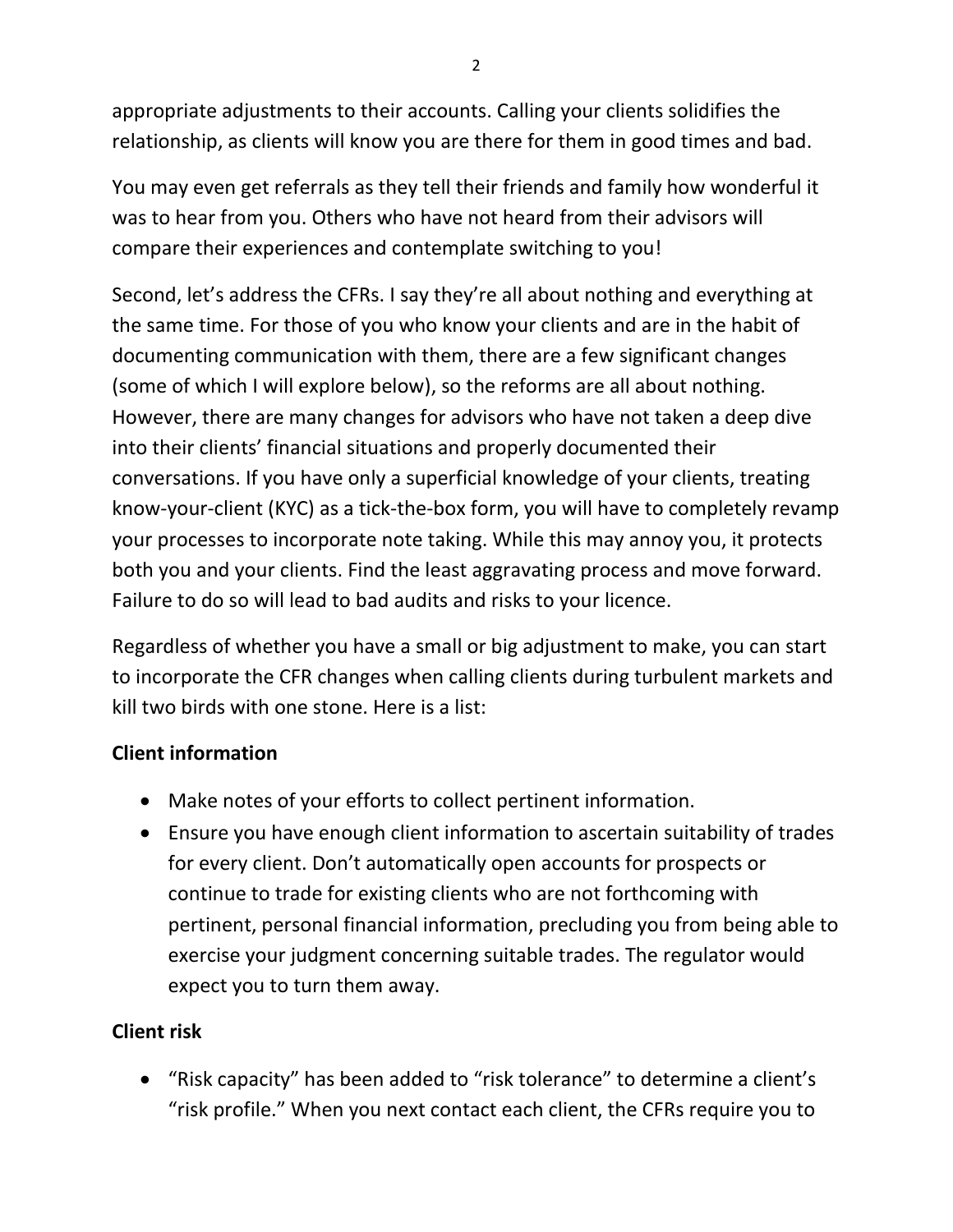assess risk capacity and risk tolerance separately with specific questions for each.

• Don't be tempted to average the two results. You are required to choose the lower of the two for risk profile on the KYC form.

Here is an example tying together client communication and the CFRs.

Marion, 70 and widowed, refuses to share her personal information with you concerning her assets and liabilities during your first visit. But she tells you she has \$2 million from a life insurance policy in GICs with the bank and owns her home (no mortgage). Her brother told her she should invest and recommended she meet with you. On the issue of risk tolerance, she expresses a fear of investing, says she's never invested in the market, and expects she'd lose less than 10% before wanting to sell. On the issue of risk capacity, Marion appears to have more money than she needs, but you can't be sure due to her refusal to share her spending and other key financial details.

#### What do you do?

Ask yourself whether you can invest for this client without exposing her to more risk than she can "tolerate" and whether you have enough information to apply your professional judgment to her account, beyond putting her in GICs. If the answer is no to either of these questions, you must protect yourself from an inevitable client complaint (from her or her beneficiaries/attorney for property) and protect your prospective client by refusing to open an account for her, unless it is for a no-risk option.

The advantage of opening an account for which you likely cannot charge fees is potential access to her successors/beneficiaries, who may be more transparent. But that is a long and uncertain game. There is likely no benefit to you of opening an account for her, and she would be better off remaining at the bank.

Another example is an existing client, Stephen, whom you call to discuss the market and his account. Stephen is always forthcoming with you, and his investments have been quite conservative, as he owns a small business experiencing a bit of a rough time through the pandemic. Stephen has not given you any new money for two years; however, when you call him you happily find that his circumstances have changed for the better. He wants to invest more